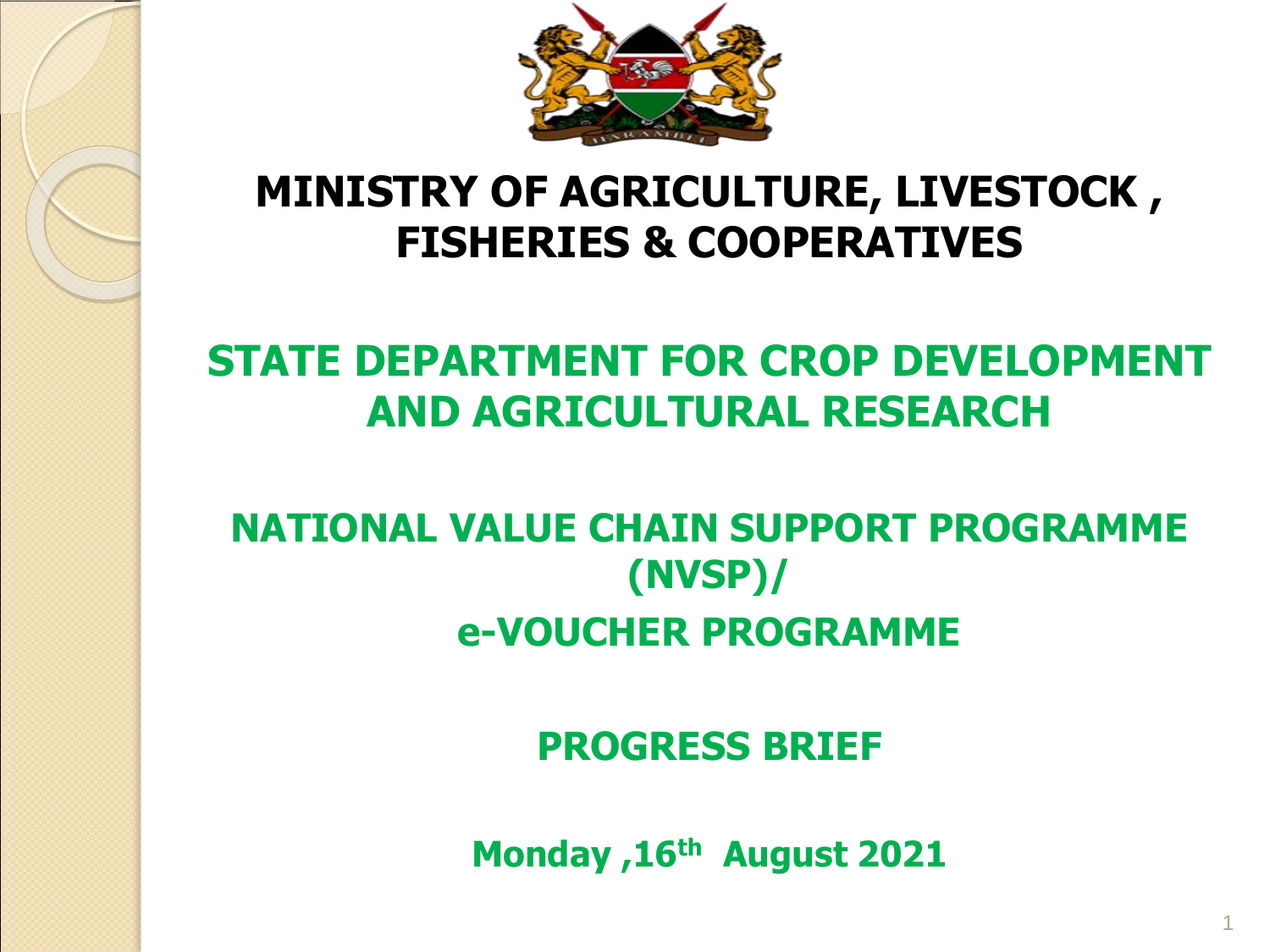

#### **Outline**

- 1. Progress brief on implementation in the initial 12 counties
- 2. Progress brief on expansion to 25 additional counties
- 3. Activities and their timelines
- 4. Challenges/Mitigation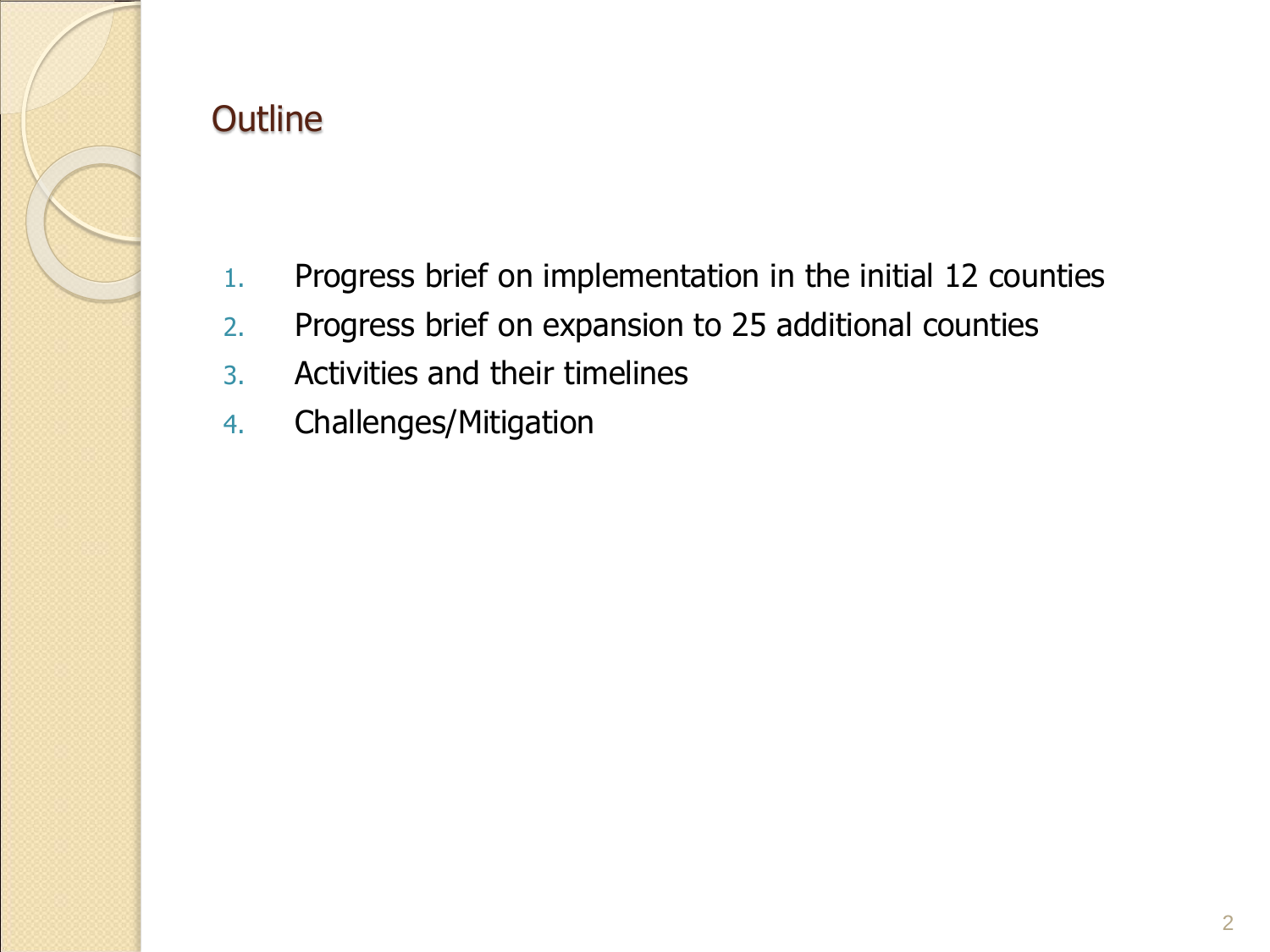

### **1. Progress brief on implementation in the Pilot 12 counties**

## **1.1 Introduction**

This was started in the year 2019/2020

## **1.1.1 Counties and their value chains**

- **Maize-**Nandi,Bungoma,Trans-Nzoia and Uasin Gishu
- **Rice-**Kisumu and Kirinyaga
- **Irish Potato-**Nyandarua and E/Marakwet
- **Coffee-**Kericho,Nyeri,Embu and Meru

**NB:** The coverage is in 2 wards of each county mentioned above.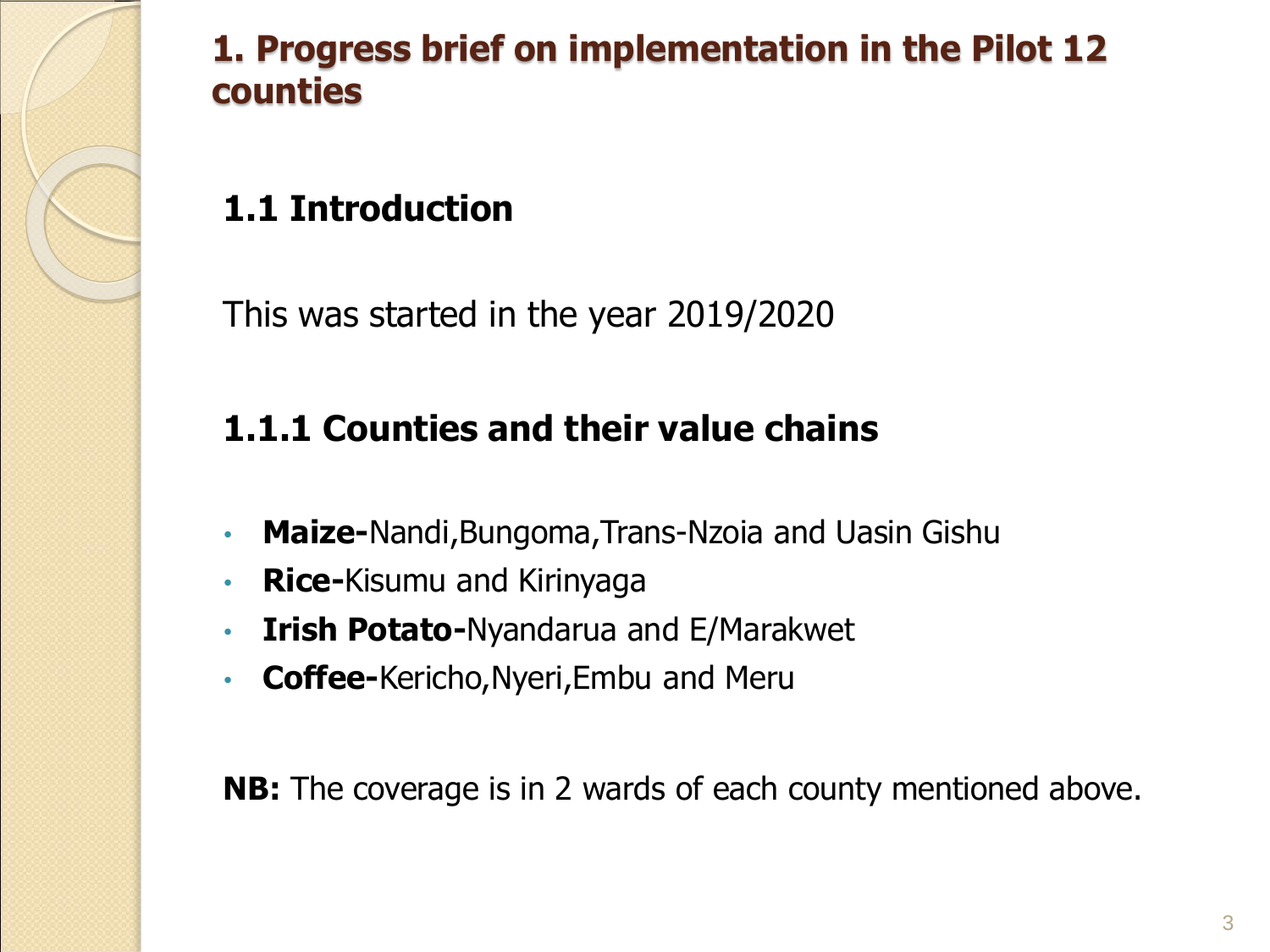

## **1.2: Farmer registration**

- $\Box$  85,000 farmers in 12 counties were registered during the e-voucher pilot phase.
- Through the support by AGRA, a pilot on the continuous and expanded farmer registration is being done in 3 counties which are under pilot phase. This are Nandi, Meru and Nyandarua. This pilot is targeting 200,000 farmers and runs from July to September 2021.So far a total of over 20,000 farmers have been registered in the three counties.

The registered farmers under this pilot will be selected for the consideration of the e-voucher benefits. This is expected to considerably increase the uptake of the e-vouchers.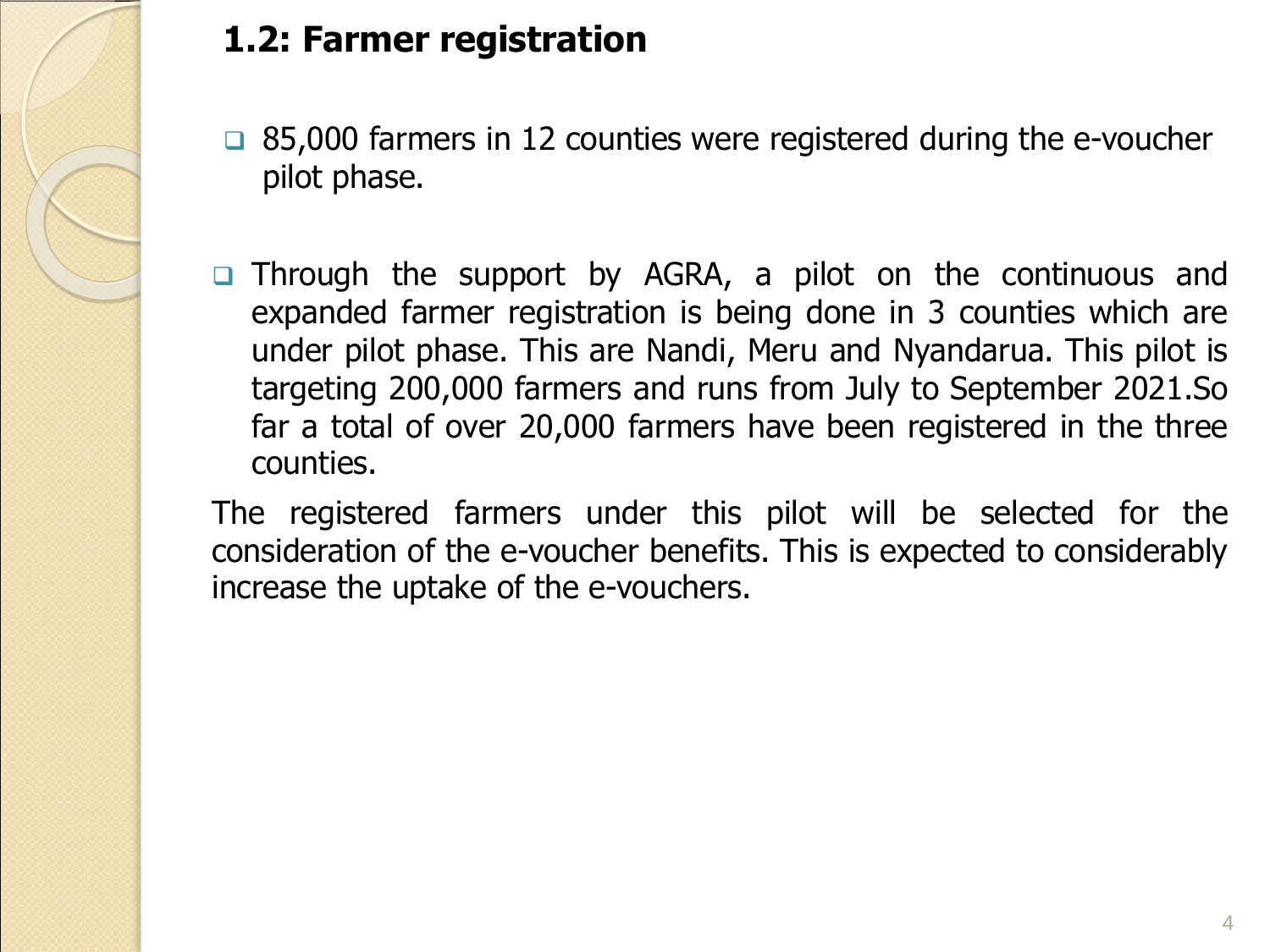

# **1.3 Voucher redemptions**

A total of 54,090 vouchers worth (Farmer amount Ksh. **392,604,017** and GOK amount **261,736,265**) had been redeemed by **17,441** farmers.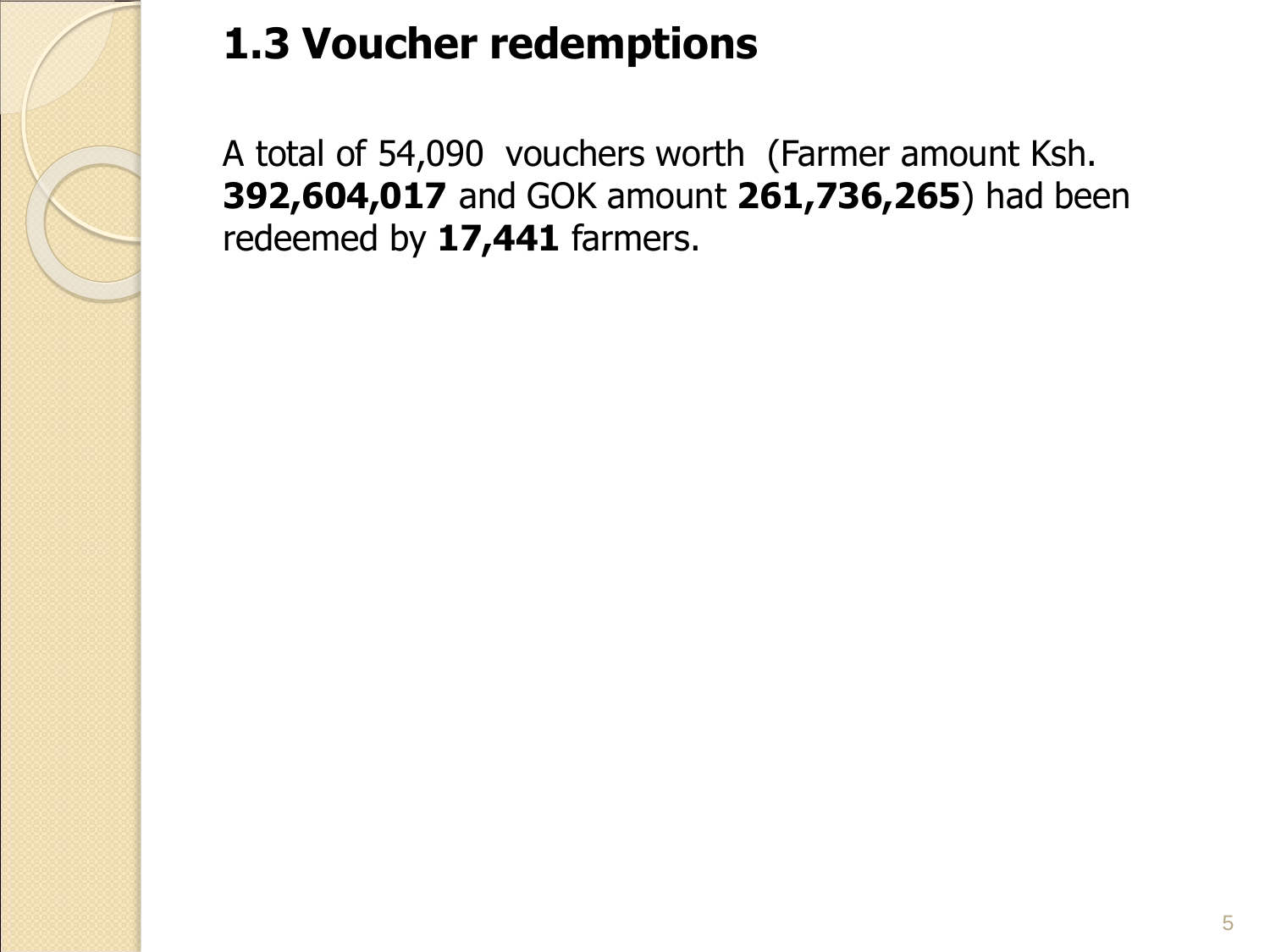

#### **2. Progress brief on expansion to 25 additional counties under the ESP-PC Programme**

## **2.1: Introduction**

This was started in the year 2020/2021

#### **2.1.1: Counties and their value chains**

**Maize:** Migori,Laikipia,Narok,Nyamira,Bomet,West Pokot,Kisii,Vihiga,Kakamega,Taita Taveta,Kajiado **Rice:** Busia,Siaya,Kwale **Irish Potato:**Nakuru **Green grams:** Makueni,Kitui,Isiolo **Sorghum:**Wajir,Turkana,Homabay **Coffee:** Kiambu,Murang'a,Machakos,Tharaka Nithi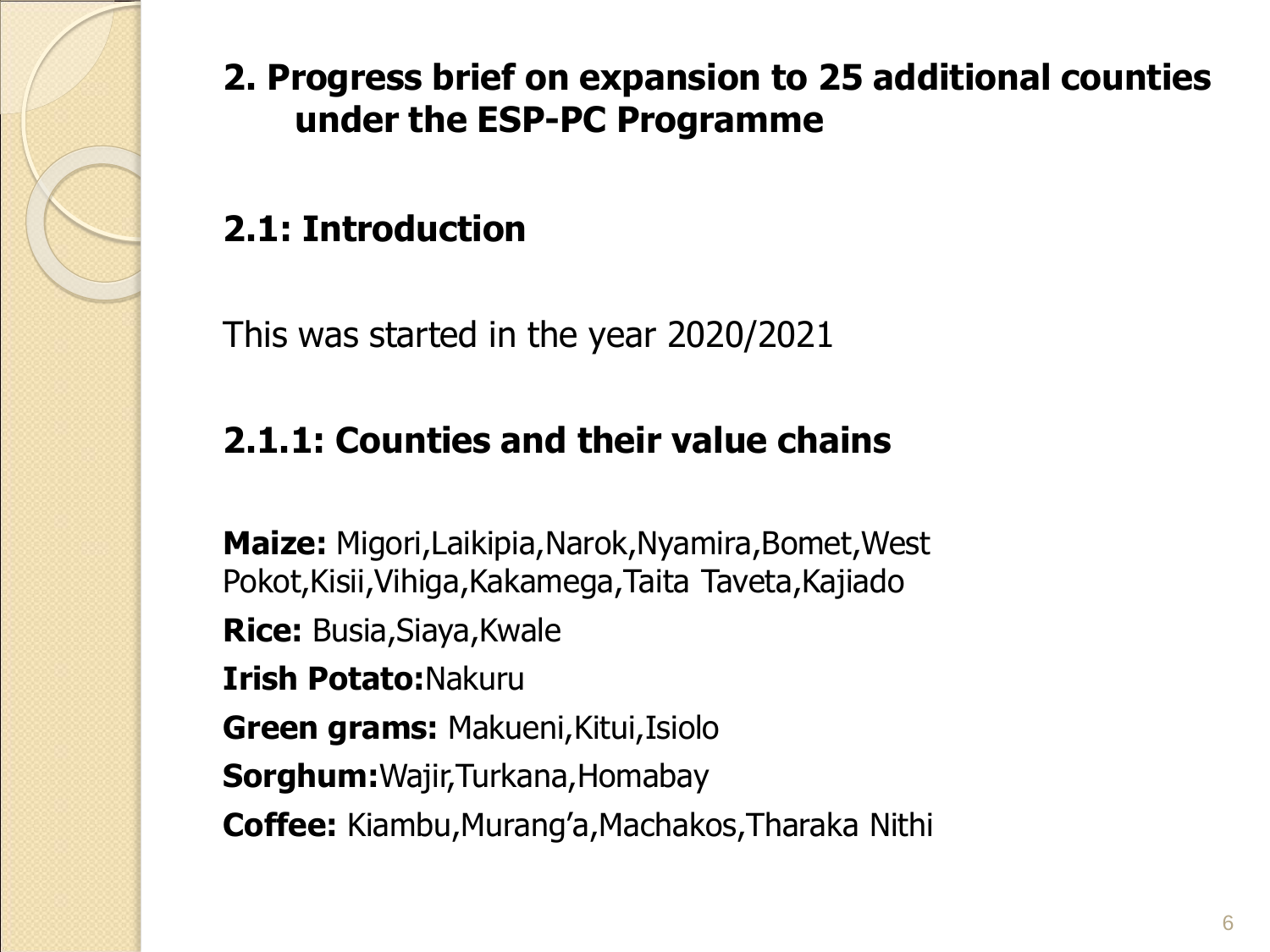

## **2.2: Farmer registration**

230,862 farmers were registered in this 25 additional counties

## **2.3: Contracting of service providers**

- **ICT service provider and Financial institution**-They have been contracted.
- **Private, local Agro-dealers**-They are in the last stage of being contracted(RFP).
- **Technical Support Agency(TSA)-** This is at the evaluation stage and is being supported by the World Bank. We thank the World Bank also for this great support towards the commercialization of the evoucher beneficiary farmers.

## **2.4. Voucher redemptions**

 The e-voucher redemption in the 25 additional counties is expected to be rolled out in the Oct-Nov-Dec 2021 rain season.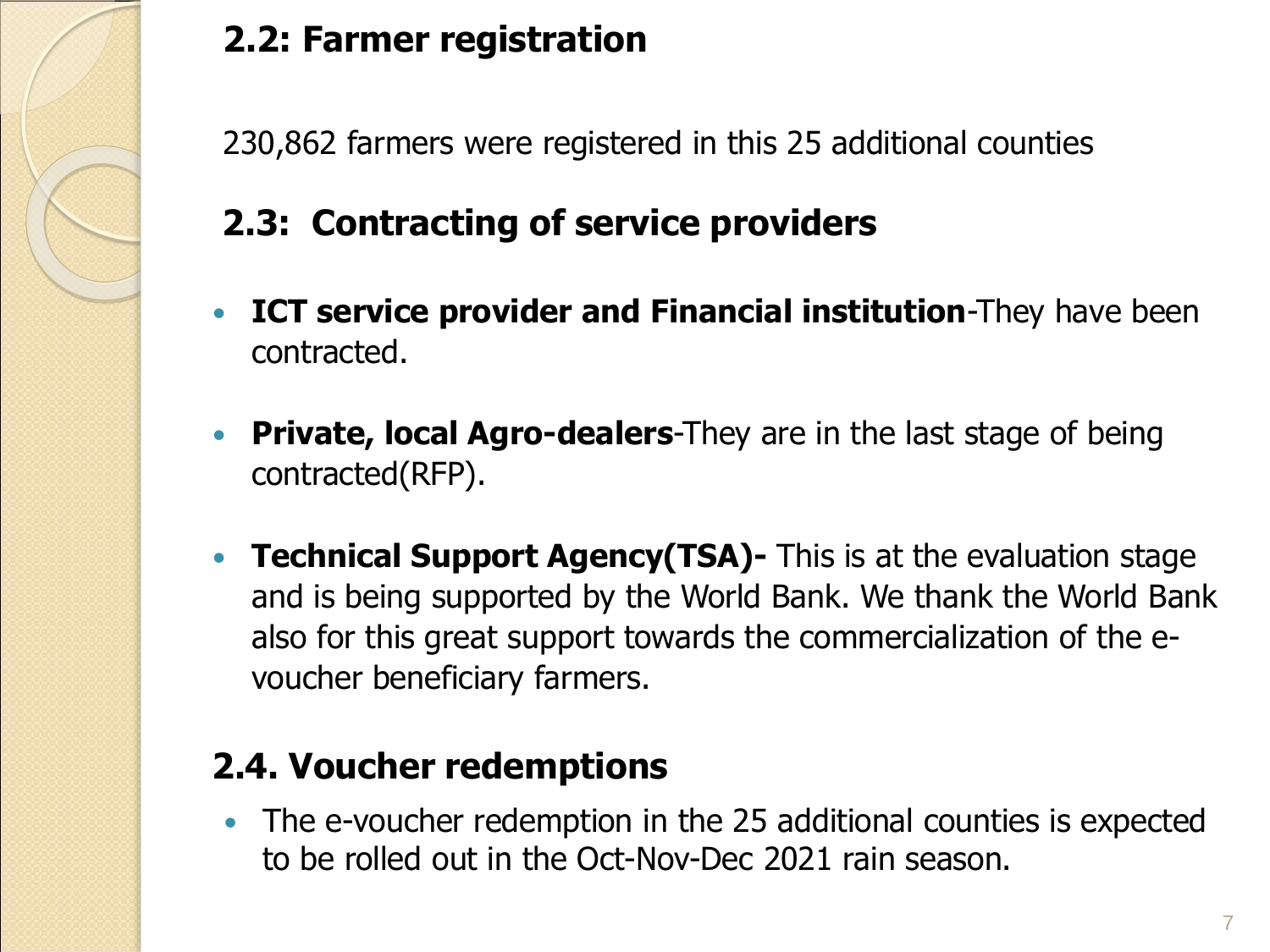

## **3: Activities and their Timelines**

| <b>Activity</b>                                               | <b>Timelines</b>       |
|---------------------------------------------------------------|------------------------|
| 1. Awareness Creation/Publicity on<br>the e-voucher approach  | Aug.-Dec. 2021         |
| 2. TOTs trainings on e-voucher<br>redemption process          | Aug. 2021              |
| 3. Counties trainings on the e-<br>voucher redemption process | Aug. 2021 - Sept. 2021 |
| 4. Roll out and monitoring of the<br>redemptions              | Oct. 2021 - Dec. 2021  |